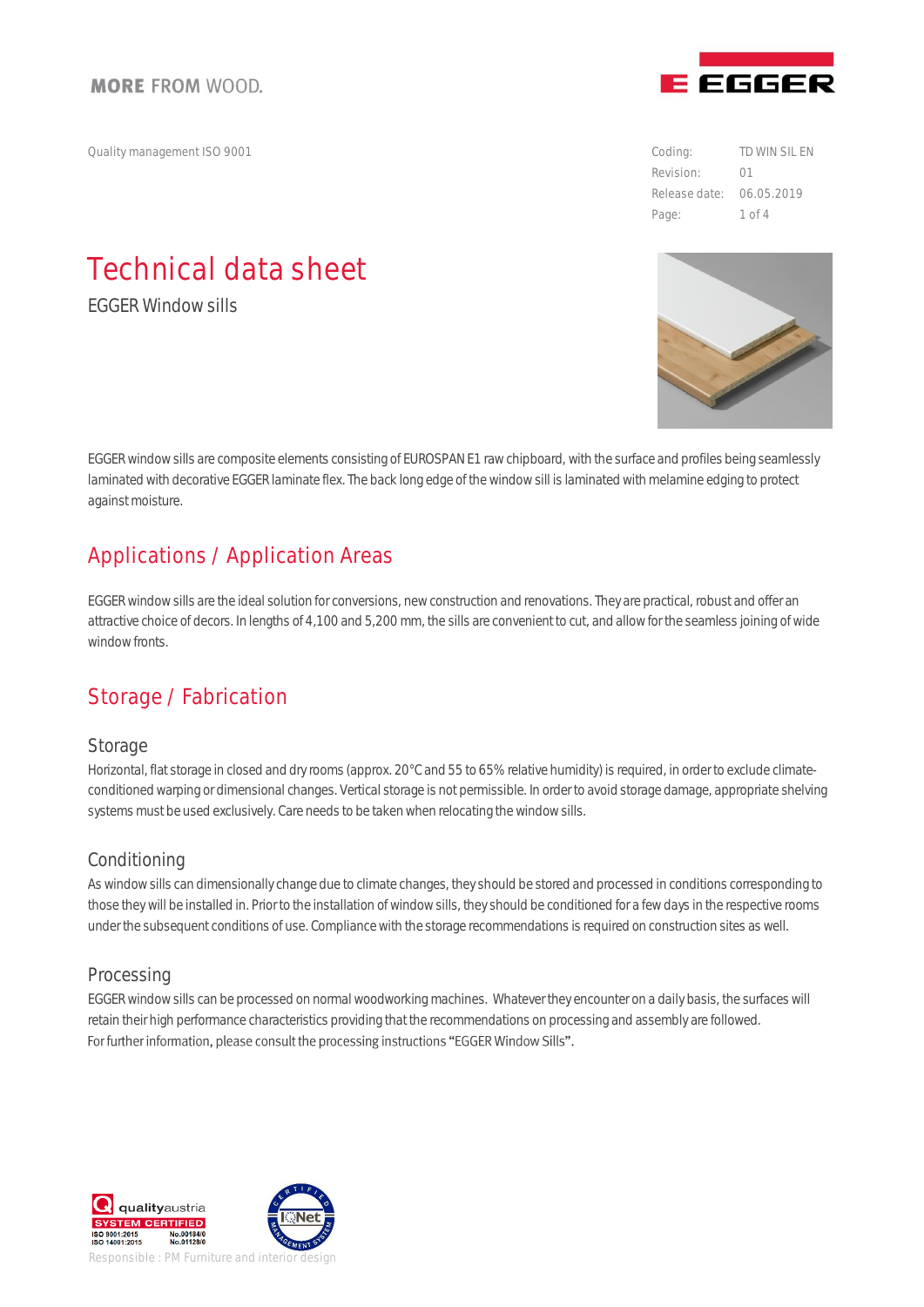Quality management ISO 9001 Coding:



Revision: Release date: 06.05.2019 TD WIN SIL EN 01 Page: 2 of 4

# Quality features / Technical data

The quality characteristics of EGGER window sills are achieved mainly through the use of laminate according to EN 438. The laminate used for the production of window sills is classified as HGP (horizontal general-purpose post-forming). For the most important quality characteristics such as surface abrasion, shock resistance and scratch resistance, HGP means that high resistance is requiredwhich is classified as class 3 under the EN 438 standard.

| Property                               | Testing procedure | Unit               | Value     | Class |
|----------------------------------------|-------------------|--------------------|-----------|-------|
| Resistance to surface abrasion         | FN 438-2          | <b>Revolutions</b> | > 350     |       |
| Scratch resistance                     | FN 438-2          | Grade              |           |       |
| Resistance to impact from a small ball | EN 438-2          | <b>Newtons</b>     | $\geq 20$ |       |

#### Additional quality features

| Quality feature                      | Unit              | Result         | Standard          |
|--------------------------------------|-------------------|----------------|-------------------|
| Resistance to dry heat               | Grade             | 4              | EN 438-2          |
| Resistance to water vapour           | Grade             | 4              | EN 438-2          |
| Resistance to staining group 1 and 2 | Grade             | 5              | EN 438-2          |
| Resistance to staining group 3       | Grade             | 4              | EN 438-2          |
| Light fastness (Xenon arc lamp)      | Grey scale        | $4 - 5$        | EN 438-2          |
| Resistance to cigarette burns        | Grade             | 3              | EN 438-2          |
| Swelling behaviour *                 | ٠                 | 24 h max. 14 % | <b>DIN EN 317</b> |
| Bending strength *                   | N/mm <sup>2</sup> | >12.0          | <b>DIN EN 310</b> |
| Internal bond *                      | N/mm <sup>2</sup> | > 0.40         | <b>DIN EN 319</b> |
| Raw density *                        | kg/m <sup>3</sup> | $600 - 720$    | <b>DIN EN 323</b> |
| Surface soundness *                  | N/mm <sup>2</sup> | $\geq 1.0$     | <b>DIN EN 311</b> |

\* The results listed above are mean values for core boards ranging in thickness from 19 mm to 22 mm.

### Technical data / Tolerances / Dimensions

| Coreboards:           | EUROSPAN Rawboards E1 according to EN 312.                             |
|-----------------------|------------------------------------------------------------------------|
| Coreboard type:       | P3 according to EN 312 or EN 622-5 for use in dry, indoor applications |
| Coating:              | EGGER laminate according to EN 438                                     |
| Laminate thicknesses: | Standard thickness 0.5 mm                                              |
| Standard length:      | 4,100 mm and 5,200 mm                                                  |
| Length tolerance:     | Standard production articles $\pm$ 5 mm                                |
| Standard widths:      | 160 mm, 200 mm, 250 mm, 300 mm, 400 mm and 500 mm                      |
| Width tolerance:      | $\pm$ 0.5 mm                                                           |
|                       |                                                                        |





Responsible : PM Furniture and interior design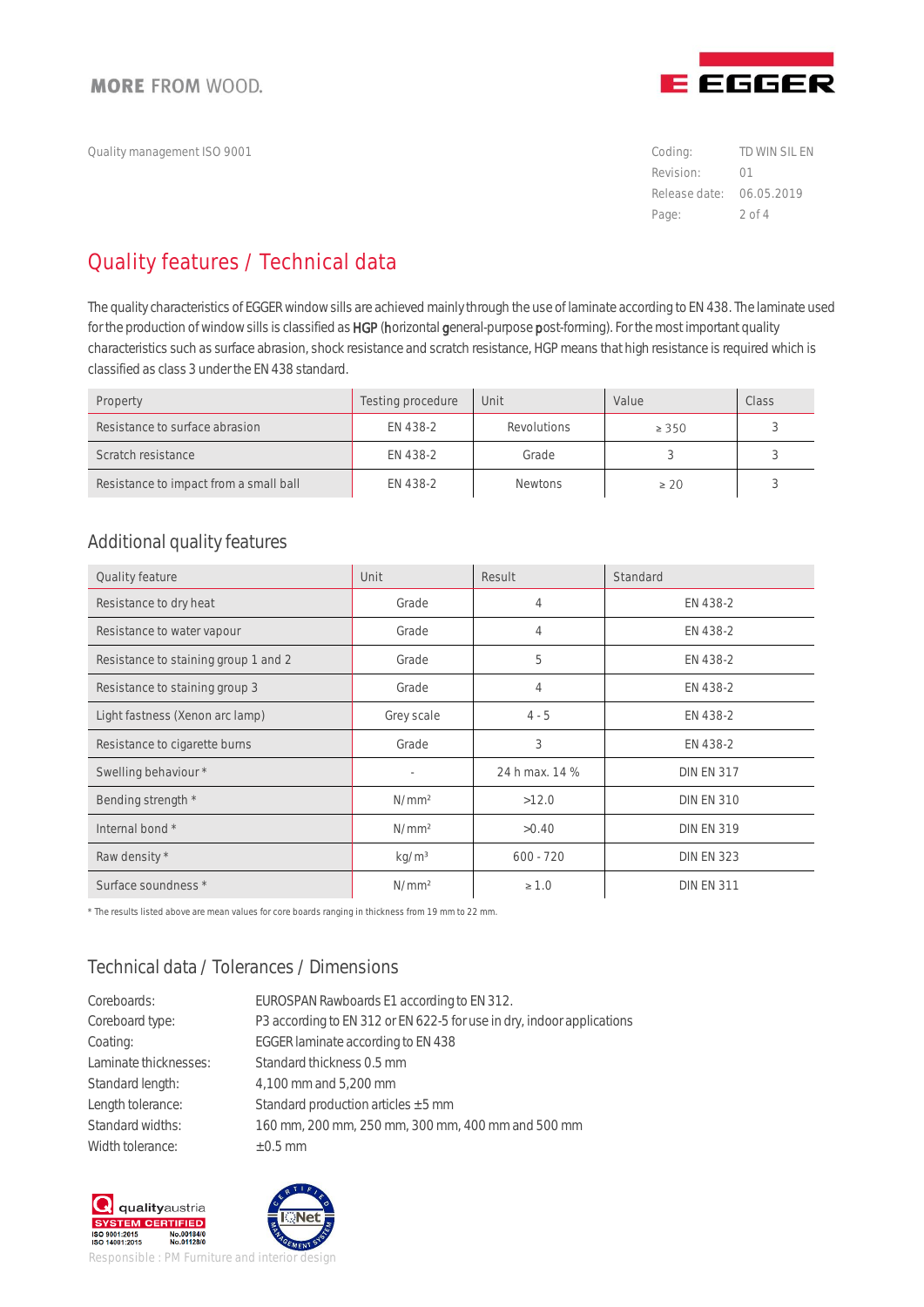

Quality management ISO 9001 Coding:

Revision: Release date: 06.05.2019 TD WIN SIL EN 01 Page: 3 of 4

| Standard thicknesses: | 19 mm 38 mm with false edge and 22 mm - see model sketch |
|-----------------------|----------------------------------------------------------|
| Thickness tolerance:  | $\pm$ 0.4 mm                                             |
| Angular accuracy:     | 2.0 mm per 1,000 mm side length                          |
| Straightness of cut:  | 0.5 mm per 1,000 mm side length                          |
| Surface bonding:      | D3 according to DIN EN 204                               |
| Post-forming bonding: | D2 according to DIN EN 204                               |

EGGER window sills are available as standard production articles in standard lengths and widths from the current collections. Individual dimensions and special qualities are manufactured to order.

# Terms / Notes / Possible Models

#### Terms / Notes

EGGER laminate => decorative laminate (CPL continuous pressed laminates) based on curable resins Note  $\Rightarrow$  details on radiuses and board thicknesses in the sketches, referring to the coreboard.

Possible models:

Model 800/6:



Model 801/6:



Responsible : PM Furniture and interior design